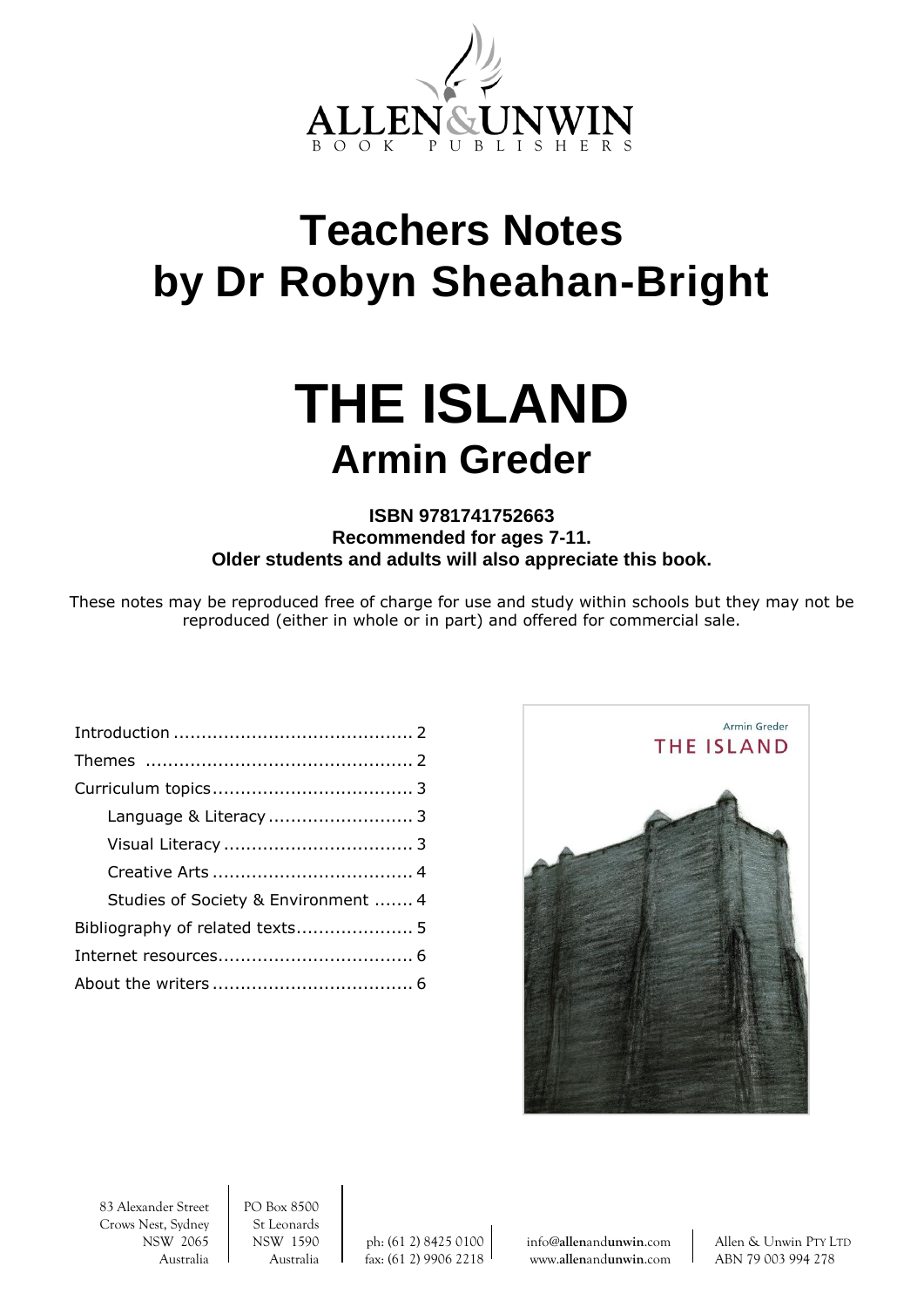## **INTRODUCTION**

## **'***He wasn't like them.'*

*The Island* is a metaphorical account of the way in which prejudice and fear create artificial barriers between people which they use to exclude others in order to 'protect' themselves. It offers reasons for why refugees exist and why detention centres and refugee camps have become so prevalent throughout the world.

No man is an *Iland*, intire of it selfe; every

man is a peece of the *Continent*, a part of the maine;

—John Donne

Armin Greder has created a masterpiece about human frailty and the capacity for ordinary people to do impossibly cruel things. Hitler knew the power of mass prejudice. People have often expressed puzzlement that so many ordinary people sanctioned or ignored the evidence of his policy of genocide. The simple explanation lies with fear and complacency. This cautionary tale is frighteningly paralleled in the society we currently inhabit.

Beware of how we treat 'them', because 'them' is 'us'.

## **THEMES**

This book could be studied in a range of ways in a classroom. It is a philosophical treatise which could be used to explore the themes of:

- Insiders and Outsiders ('Us' and 'Them')
- Race and Prejudice
- Compassion
- Fear
- Freedom
- Power
- Difference
- Sharing, Neighbourliness and Citizenship

Use quotes from the book to explore these themes and their often-ambivalent implications. For example:

*'We can't just feed anyone who comes our way.'*

*'Their act of kindness had not been the end, merely the beginning.'*

*'He is not one of us. He isn't our problem.'*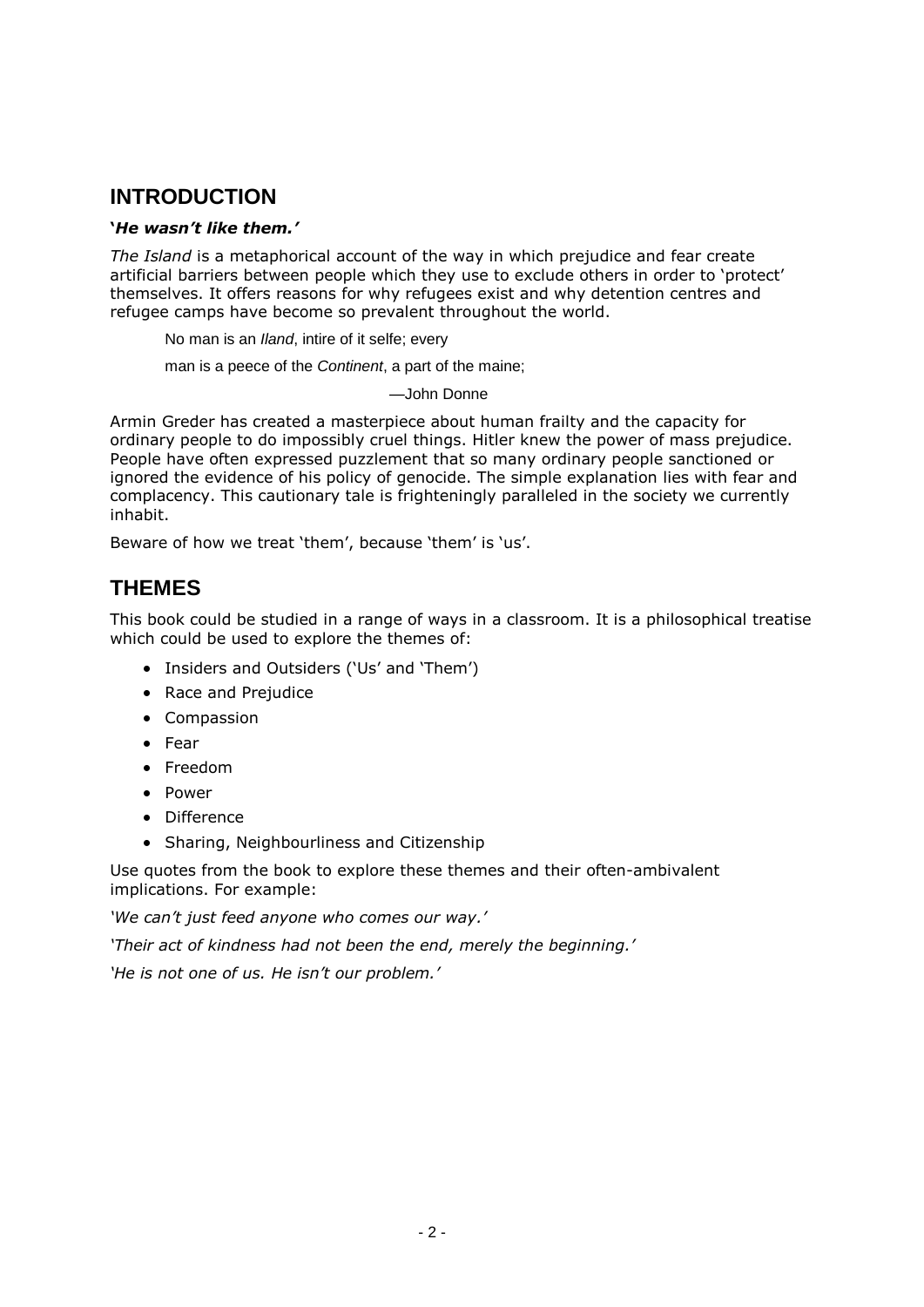## **CURRICULUM TOPICS**

## **LANGUAGE AND LITERACY**

- See the Bibliography of Related Texts, below. Classes could compare *The Island* to other picture books for older readers.
- Collect political cartoons about similar issues by (for example), Jon Kudelka (*The Australian*), Sean Leahy (*The Courier-Mail*) or any local or national journal and discuss them with your class.
- Discuss other books for young people which have used the idea of an island to explore complex themes. For example: *The Lord of the Flies* (1954) by William Golding; *Treasure Island* (1883) by RL Stevenson; *Coral Island* (1858) by RM Ballantyne; *The Goats* (1999) by Brock Cole.
- The written text is deliberately allegorical in tone, suggestive of a folk tale or fable. How does this style of writing influence the reading of this and other such tales?
- Rhetorical language is a powerful means of conveying messages. Governments use the persuasive power of words to set political agendas. Choose a list of topical quotes which symbolise some of the issues being explored in this work and discuss or debate them. For example:
	- o *We will decide who comes to this country and the circumstances under which they come.* (John Howard, Prime Minister of Australia, 1996 - 2007)
	- o *No, I don't know that atheists should be considered as citizens, nor should they be considered as patriots. This is one nation under God.* (George Bush Jr, President of the USA, 2001-2009)
	- o *Fear is the main source of superstition and one of the main sources of cruelty. To conquer fear is the beginning of wisdom.* (Bertrand Russell, philosopher)
- Discuss the use of phrases such as 'one nation', 'one people', as positive or negative definitions of national or community cohesion.
- Discuss the way the characters in *The Island* are objectified as 'he' and 'they'. The 'man' is not given a name and the people are not either—they are simply given occupations such as fisherman, carpenter, priest, innkeeper. Why?

## **VISUAL LITERACY**

- Discuss the layout and design of the book, and of the individual double page spreads within it. Encourage students to read for the 'sub-text' and observe how the pictures often add to or illuminate meaning, complementing and enriching the text. For example:
	- $\circ$  Wordless frames (title page and pp. 6-7) show the vastness of the ocean from which the man is escaping, emphasising the unknown terrors there, and the implicit cruelty attached to the people's decision to send him back into that anonymous maelstrom of water.
	- $\circ$  Men with pitchforks (pp. 4-5, 8-9) are suggestive of the ugly, primitive violence aroused by prejudice which has been evinced (for example) in the eras which saw witches burned at the stake in Europe, and which gave rise to the Klu Klux Klan in the US.
	- $\circ$  On pp. 10-11, the man's internment in a goat pen is made starkly painful by the visuals which in contrast include a strip of four images showing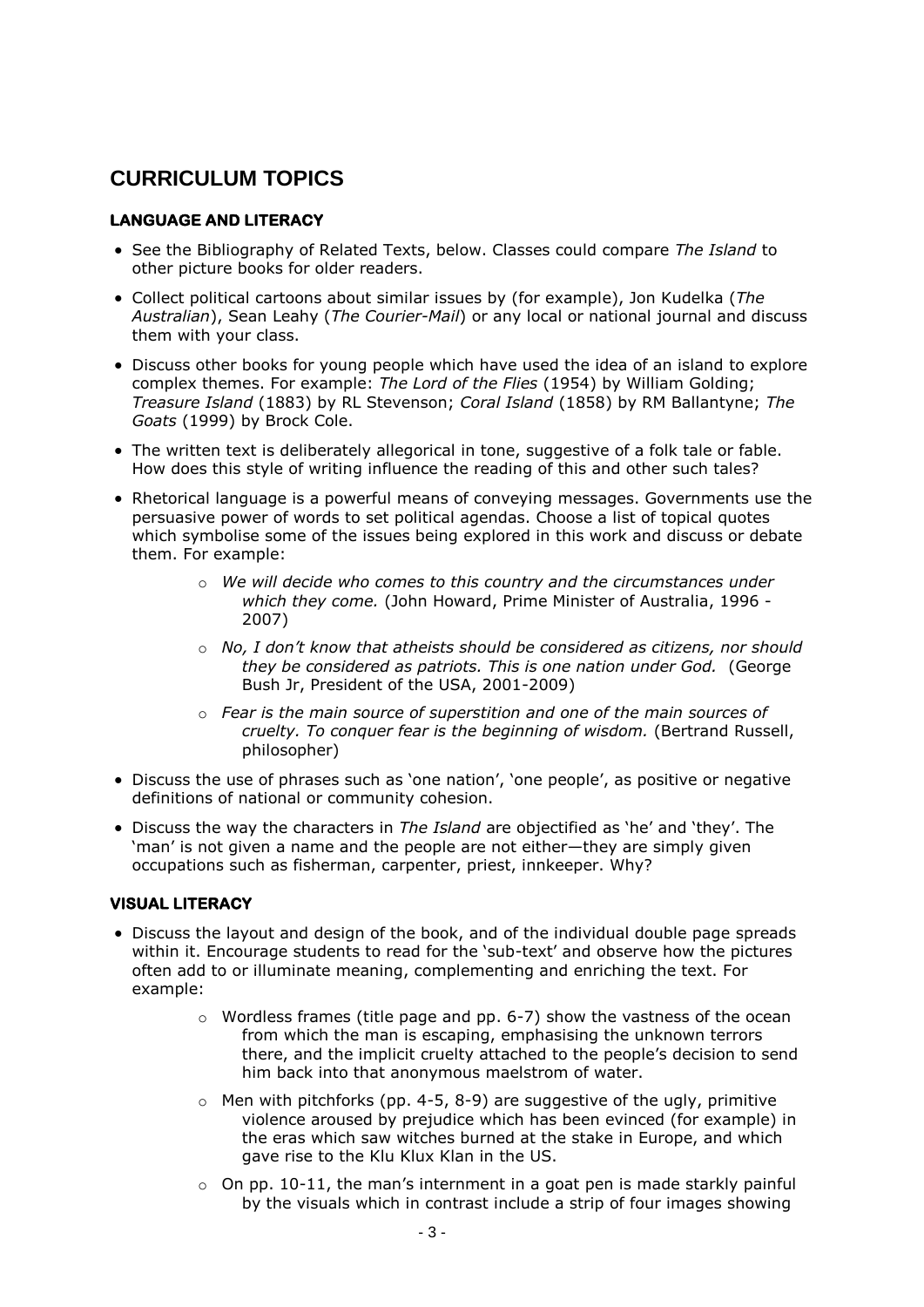people eating, bathing, drinking and enjoying life. Beneath that strip is a smaller image of small boys with sticks bullying another boy, suggesting that such cruel indifference begins in childhood.

• Discuss the use of perspective, spatial relationships, and proximity of figures to each other. Discuss the artist's choice of the medium of charcoal and of dark colours in terms of the meaning and themes in this work.

## **CREATIVE ARTS**

This book could also lend itself to exploration in a range of other creative arts such as acting, improvisation, music and dance.

- Improvise the scenes in the book by suggesting the emotions conveyed in each.
- Choose a piece of instrumental music which is suggestive of these emotions.

## **SOSE**

In a SOSE unit *The Island* could be used to discuss a range of current affairs issues such as:

#### **Refugees and their Treatment by Australia and Other Nations.**

- Refugee Week is celebrated every year and coordinated by the Refugee Council of Australia. Discuss ways in which your class/school might become involved.
- Start by defining 'refugee', and then discuss both the causes of the contemporary refugee crisis and the extent of the problem - 33 million people throughout the world live in temporary shelters. [World Refugee Survey 2005, US Committee for Refugees and Immigrants. Quoted on RCOA website]
- You could discuss government policy Australia, for example, changed the name of the Department of Immigration and Multicultural Affairs to the Department of Immigration and Citizenship, then to the Department of Immigration and Border Protection (DIBP), which has now been subsumed into the Department of Home Affairs, which combines its responsibilities with a number of other portfolios – and its policy appears to be to delete references to multiculturalism in favour of the notion that we are all 'one' as citizens of this nation.
- Read about local government issues e.g. the NSW town of Tamworth's Regional Council decision to welcome refugees who are Safe Haven Enterprise Visa holders.
- Which organisations and individuals have been prominent community advocates on behalf of refugees and how/what have they achieved? [See websites in **Other Sources** list.]
- Discuss the dichotomy inherent in policy which either defines diversity by celebrating difference, or recognises commonalities between all races and cultures. Are these views mutually exclusive?
- The people in *The Island* also turn on one of their own when they burn the fisherman's boat. Fear of such retribution is another reason why people sometimes choose to remain uninvolved in the face of others' needs.
- Apply this discussion to students' own lives and communities.

## **Islands**

The word 'Island' conjures up conflicting ideals**–**one is of the exotic location, or 'tropical paradise'– the other is of a place of remoteness and isolation, where survivors are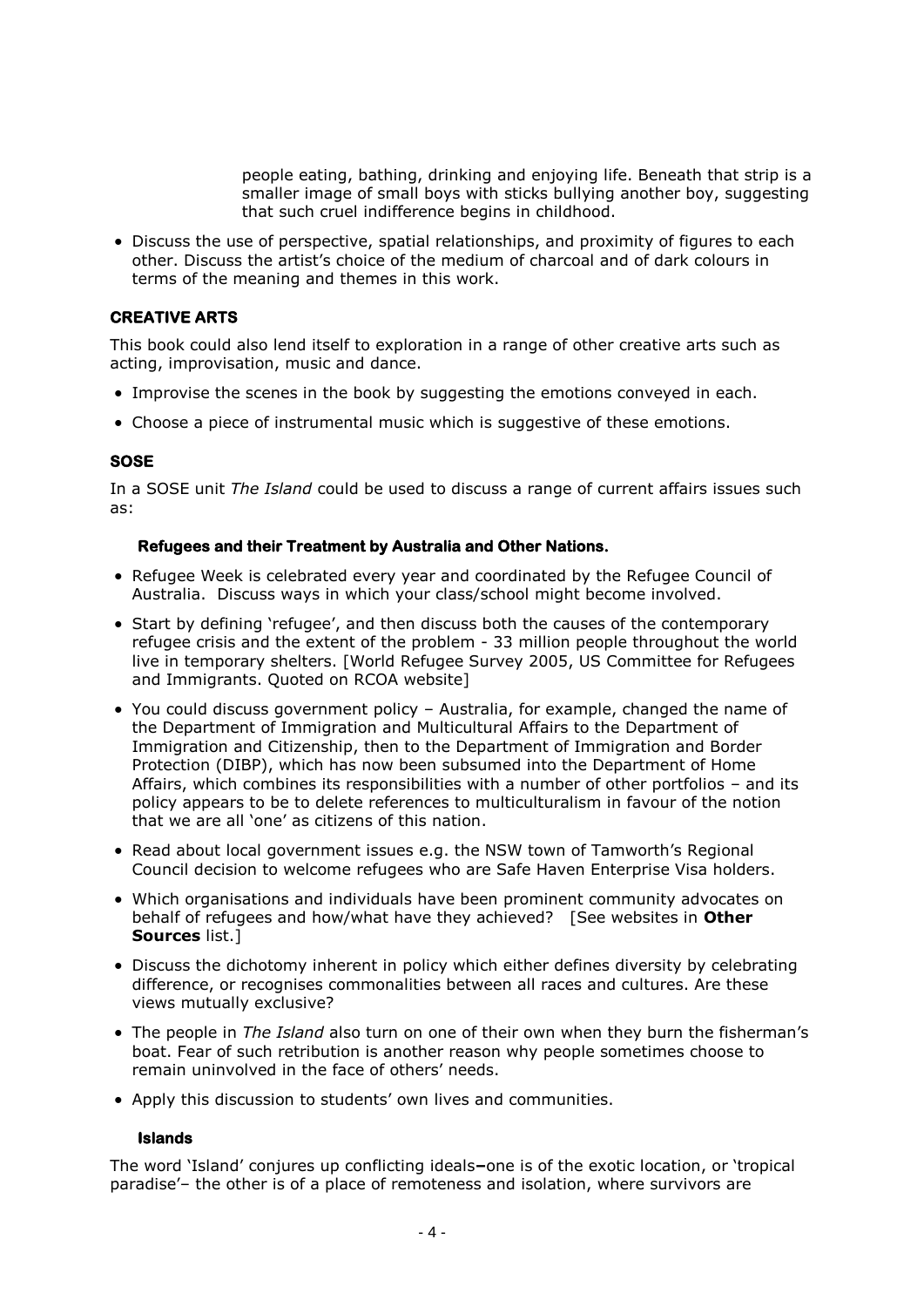stranded or shipwrecked, and where small communities can become paranoid and/or incestuous, and fearful of strangers. Discuss the following:

- The Australian National Anthem includes the line: 'Our home is girt by sea.'
- Government policy in recent years has 'excised' neighbouring islands from Australia's borders, in order to deter would-be asylum seekers from claiming such status by landing in that vicinity.
- The Australian government has adopted the controversial policy of 'offshore processing and detention' on Manus Island in Papua New Guinea and on Nauru.

## **Walled Cities and Fortresses**

Compare the role and function of walled cities and fortresses in medieval society to their role in this book, and then to the increasing incidence in our cities of walled or 'gated' communities.

## **BIBLIOGRAPHY OF RELATED TEXTS**

Bradford, Clare *'*Children's Literature in the Age of Terrorism' *Magpies* Vol 20 Issue 1 March 2005 pp. 20-3

Briggs, Raymond *The Snowman* Hamish Hamilton 1978

Briggs, Raymond *The Tin-Pot Foreign General and the Old Iron Woman* Hamish Hamilton 1984

Dechian, Sonja, Heather Millar and Eva Sallis (eds) *Dark Dreams: Australian Refugee Stories* by *Young Writers Aged 11-20 Years* Wakefield Press 2004

Dechian, Sonja, Jenni Devereaux, Heather Millar and Eva Sallis (eds) *No Place Like Home: Australian Stories by Young Writers Aged 8-21 Years* Wakefield Press 2005

Dudek, Debra 'Of Murmels and Snigs. Detention-Centre Narratives in Australian literature for Children and Young Adults' *Overland* 185 Summer 2006 pp. 38-42

Evans, Alwyn *Walk in My Shoes* Penguin 2005

Gleitzman, Morris *Boy Overboard* Penguin 2005

Gleitzman, Morris *Girl Underground* Penguin 2005

Greder, Armin and Libby Gleeson *The Great Bear* Scholastic Press 1999

Heffernan, John *My Dog* Margaret Hamilton Books/ Scholastic 2001

Miller, David *Refugees* Lothian 2004

Oliver, Narelle *Home* Omnibus/Scholastic 2006

'Refugees' *The Literature Base* Volume 13 Issue 1 February 2002 pp. 18-23.

Tan, Shaun *The Arrival* Hachette Livre 2006

Tan, Shaun *The Lost Thing* Lothian 2000

Tan, Shaun and John Marsden *The Rabbits* Lothian 2003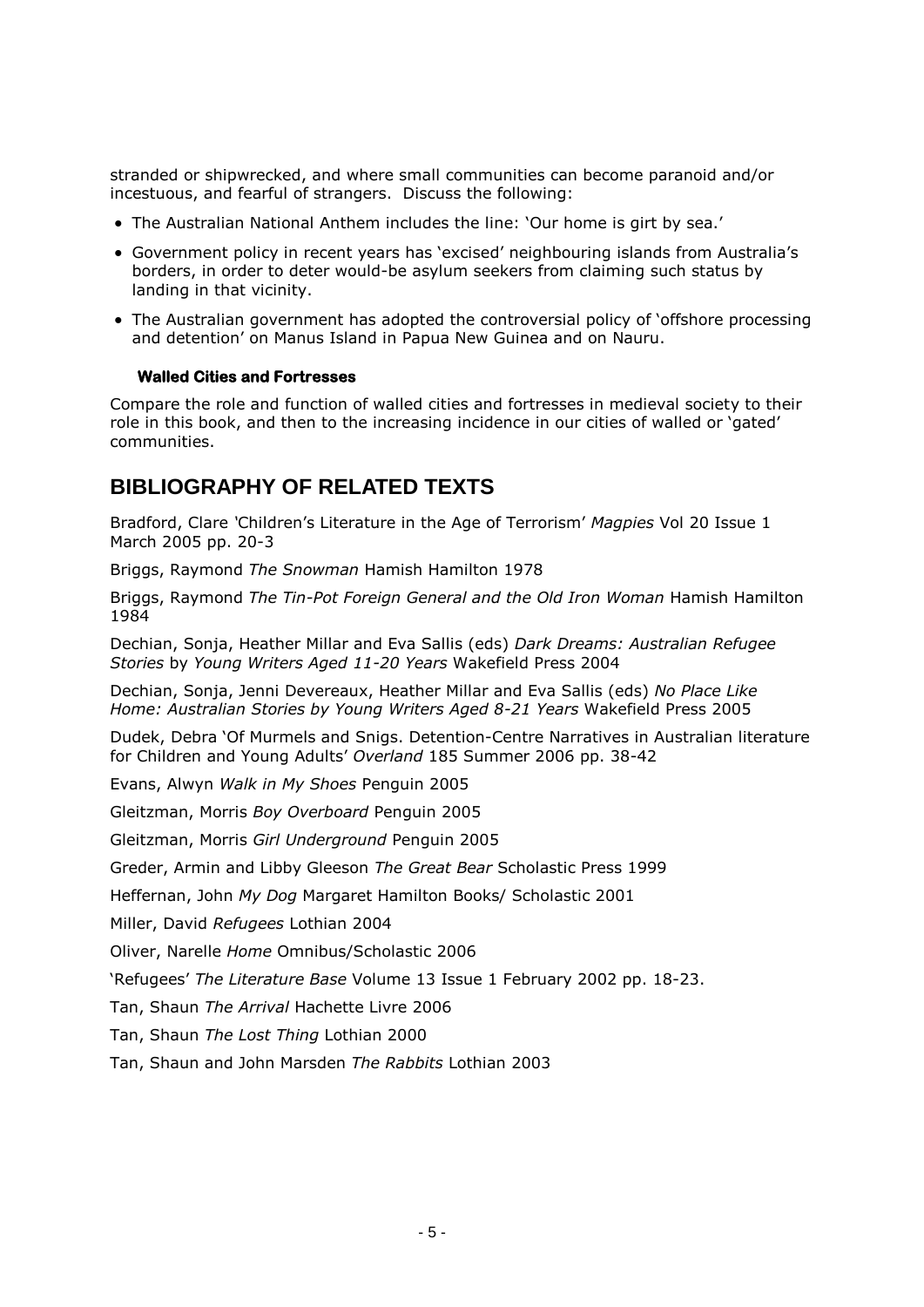## **INTERNET RESOURCES**

#### **Amnesty International** <http://www.amnesty.org.au/> See Refugee Resources for Education page on the AI site.

**Chilout** <http://www.chilout.org/> AND<https://www.facebook.com/chiloutrevived>

Due to continued detention of child refugees in Australia, this organisation was revived in 2010, having been wound down in 2005 in the belief it had achieved its objectives to see no child still in detention in Australia. This website includes a brief history of Australian law and policy concerning asylum seekers, FAQs about children in detention and personal stories from young asylum seekers.

NB: Teachers should review the site before sending students to it as some sections contain disturbing information and images.

## **Doherty, Ben 'A Short History of Nauru, Australia's Dumping Ground for Refugees'** *The Guardian* **10 August 2016**

[https://www.theguardian.com/world/2016/aug/10/a-short-history-of-nauru-australias](https://www.theguardian.com/world/2016/aug/10/a-short-history-of-nauru-australias-dumping-ground-for-refugees)[dumping-ground-for-refugees](https://www.theguardian.com/world/2016/aug/10/a-short-history-of-nauru-australias-dumping-ground-for-refugees)

## **Julian Burnside** [www.julianburnside.com](http://www.julianburnside.com/)

Burnside is a leading advocate and human rights lawyer in Australia. His website contains some very useful information including speeches and responses to government policies.

## **Manus Island** Wikipedia

[https://en/wikipedia.org/wiki/Manus\\_Island](https://en/wikipedia.org/wiki/Manus_Island)

## **Refugee Council of Australia (RCOA)** <http://www.refugeecouncil.org.au/>

This site offers facts, definitions, statistics and useful information about refugees on the 'Our Work' and 'Get the Facts' pages of this website. The 'Myth Busters' page could be used to provoke discussion with students and to test their own biases and opinions.

Most of this website is aimed at refugees and makes complicated reading for young students. However, the pages cited above are more student-friendly. The RCOA offers an incursion program for schools in Sydney, Wollongong and Melbourne. See <https://www.refugeecouncil.org.au/our-work/schools-program/>

## **Refugee Transitions**

<https://www.startts.org/resources/refugee-transitions-magazine>

'Tamworth ready to welcome refugees' *Tamworth Regional Council* 11 October 2016 [https://www.tamworth.nsw.gov.au/News-articles-Archive/2016/October-](https://www.tamworth.nsw.gov.au/News-articles-Archive/2016/October-2016/Tamworth-ready-to-welcome-refugees)[2016/Tamworth-ready-to-welcome-refugees](https://www.tamworth.nsw.gov.au/News-articles-Archive/2016/October-2016/Tamworth-ready-to-welcome-refugees)

## **US Committee for Refugees and Immigrants** [http://www.refugees.org](http://www.refugees.org/)

Describes the resettlement of refugees in the USA and provides facts about refugees.

## **ABOUT THE WRITERS**

## **ABOUT THE AUTHOR/ILLUSTRATOR**

**Armin Greder** was born in Switzerland. In 1971 he migrated to Australia where he worked as a graphic designer and later taught design and illustration at a tertiary art institution. Books he has illustrated include *The Great Bear*, *An Ordinary Day* and *I am Thomas*, all written by Libby Gleeson and *Flight* by Nadia Wheatley. Other books he has authored and illustrated include *Australia to Z*, *The City* and *The Mediterranean*. His work, in which charcoal is prominent, reflects his European background. *Flight* was CBCA Picture Book of the Year in 2016. He is the recipient of a number of international recognitions such as the Bologna Ragazzi Award 2000 and has also been nominated for